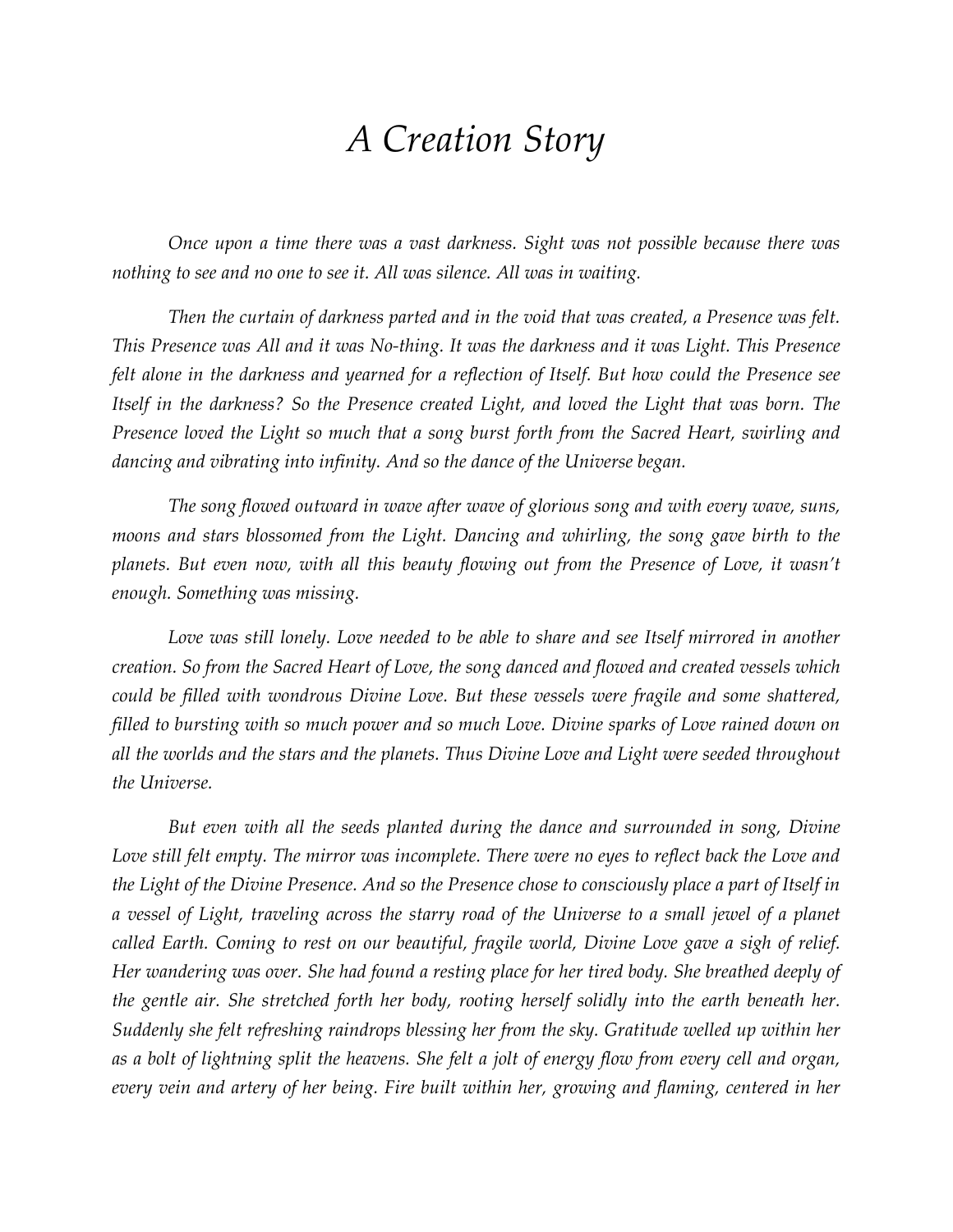*womb. Divine Love exploded in joy and ecstasy, giving birth to a being like Herself. And she*  looked into the mirror and saw the eyes of Her own Soul smiling back at her. And she was *content.*

*Born of both heaven and earth, the first created being carried the energies of the Divine Masculine and the Divine Feminine; a perfect balance of the polarities of life. The polarities stretched and expanded and explored. They desired to know the Other but how could that be when the Other was inside of them and all around them. The Other was different, but yet still the same. "We need to manifest as We, not just I," they thought. "I want to see you and feel you and touch you," cried the Divine Feminine. "I want to know you and understand what makes you tick," affirmed the Divine Masculine. So the Unity that was One became two, a man and a woman. They gazed into each other's eyes with amazement and wonder. Now the Other was separate, but the energy of Oneness still bound them together. "How is this possible?" they pondered. "I can see you, but I sense and feel you within me. You are me and I am you, yet our bodies are separate."*

*The man and the woman began to explore their world. They discovered beauty and wonder everywhere; trees, flowers, birds, bees and butterflies, all kinds of creatures. They felt so at home in this abundant creation. Love welled up in their hearts for all that surrounded them. "We will care for all creation," they vowed. "We will share our love and walk gently on the earth, honoring all creatures." But the man and the woman still felt that something was missing. They wanted to grow in knowledge and expand in wisdom, but how?*

*One day they were resting under a beautiful fruit tree. Plump, succulent fruit hung temptingly from the branches, and they were hungry. Picking the fruit, the man and the woman*  bit into the juicy goodness, tasting the sweetness of a new sensation. The woman smiled gently *and tenderly wiped the juice from the man's lips. He leaned over and quietly licked the juice from her cheek. Their eyes met in wonder. "What's happening?" they whispered. "I want to hold you," said the man. "Then hold me," the woman responded. As they embraced, they sank toward the earth and soon the woman's body was cradled by the cool blanket of grass. Sinking ever deeper, suddenly a lightning bolt of energy struck from above. Dew arose from the grass and covered them with a veil of blessing.*

*As they lay cradled in each other's arms, their hearts beat as one. There was no longer two. All was Oneness. All was beauty. All was peace. All was love. And the Presence smiled and wrapped a rainbow around their shoulders. "Never more shall you feel alone. Never more*